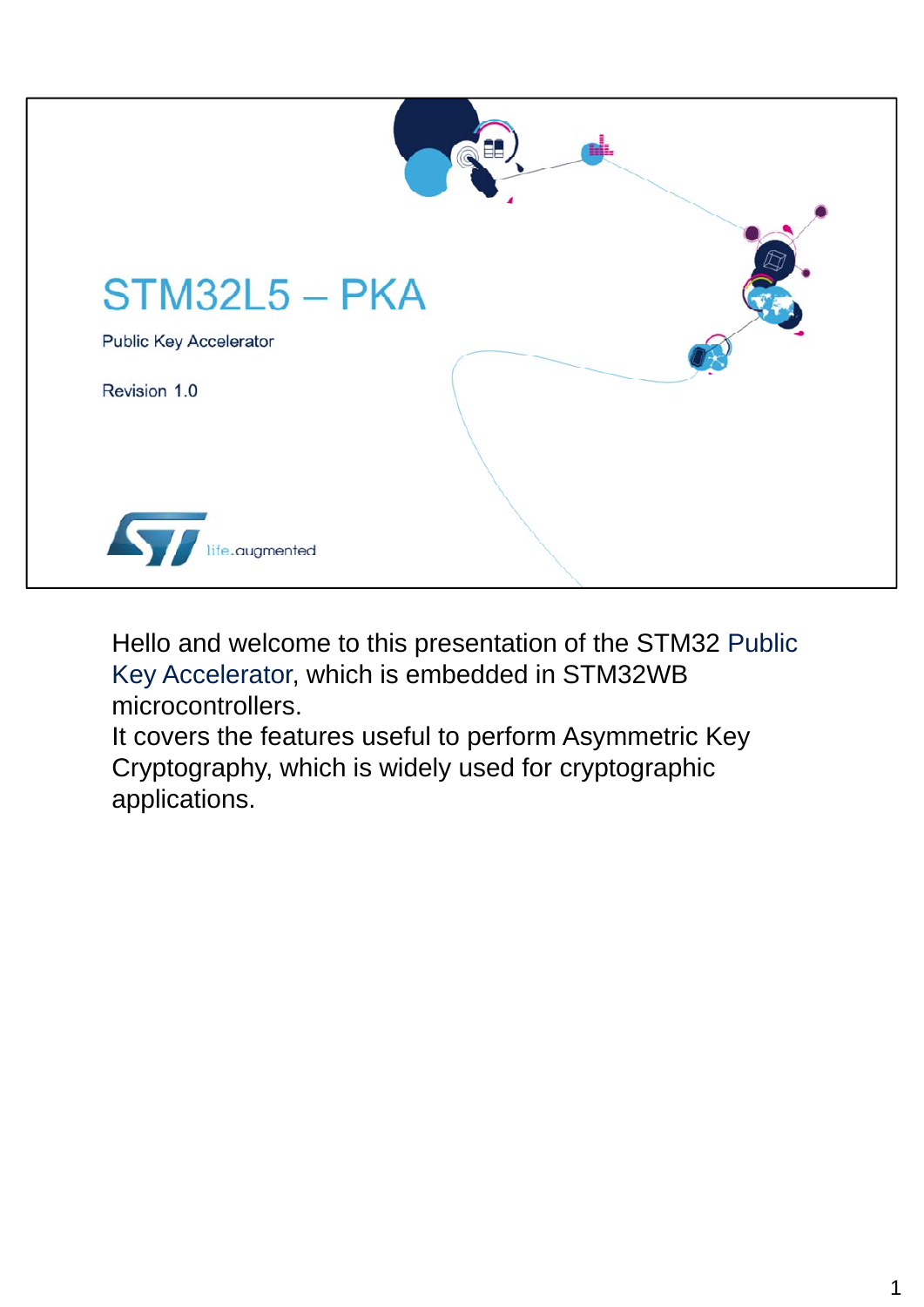#### Overview **I** CPU • PKA greatly accelerate public key cryptography start done performed by the CPU Input Data<br>Structure • PKA supports many security standards widely used in the world (NIST, IEEE, ANSI...) **Application benefits** • Establish secure communication channels across open networks like the Internet, or provide integrity and authentication via electronic signatures • Greatly reduces CPU processing time, which is an order of magnitude longer than for symmetric crypto S7  $(AES)$ .

Public Key cryptography is part of many security standards and is widely used to establish secure communication channels across unsecure open networks like Internet or to provide authentication via electronic signatures. Software-only solutions can be too slow for real-time applications, impacting the system's overall performance. The PKA peripheral is an efficient hardware accelerator that speeds up the public key cryptography operations performed by the CPU.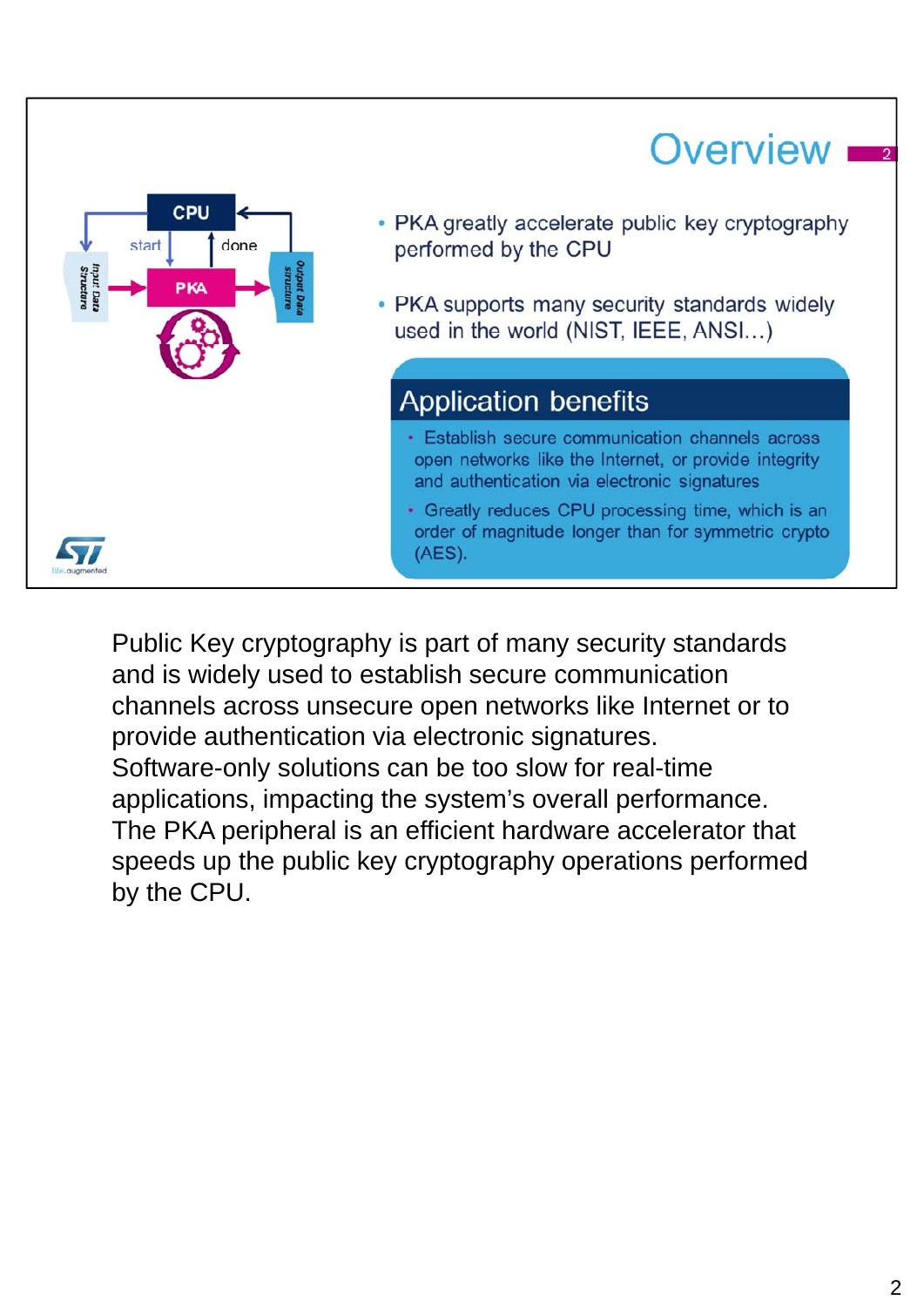

Performing public key cryptography requires intensive computing which represents a huge workload when done entirely by software. The Public Key Accelerator lightens the STM32L5 CPU's workload by performing key operations in the PKA core, using dedicated PKA memory.

The CPU loads initial data into the PKA internal RAM, which is located at address offset 0x400. Then in the PKA control register, the CPU specifies the operation which is to be executed and finally asserts the START bit. Once the PKA reports the end of operation (PROCENDF), the CPU reads the resulting data from the PKA RAM, then clears the PROCENDF flag.

Software can abort a PKA operation at any time by clearing the EN bit in PKA\_CR register. In this case, the content of the PKA memory is not guaranteed.

The PKA has two error flags: the Address Error flag (ADDRERRF) and the RAM Error Flag (RAMERRF). All flags can generate an interrupt if the corresponding Interrupt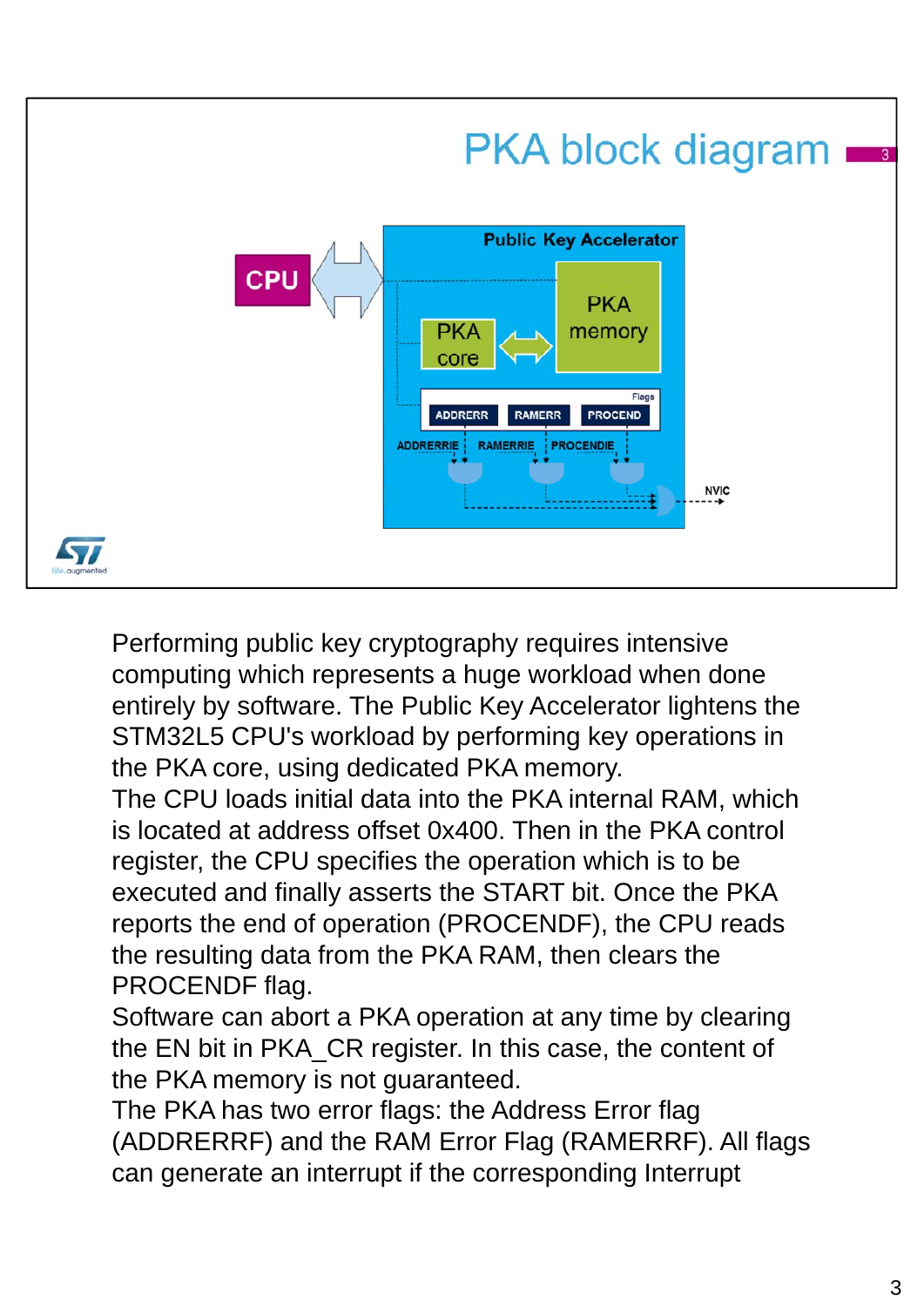Enable bit is set (PROCENDIE, ADDRERRIE or RAMERRIE).

When the PKA peripheral reset signal is released, the PKA RAM is cleared automatically, taking 894 clock cycles. During this time the setting of the EN bit in PKA\_CR is ignored.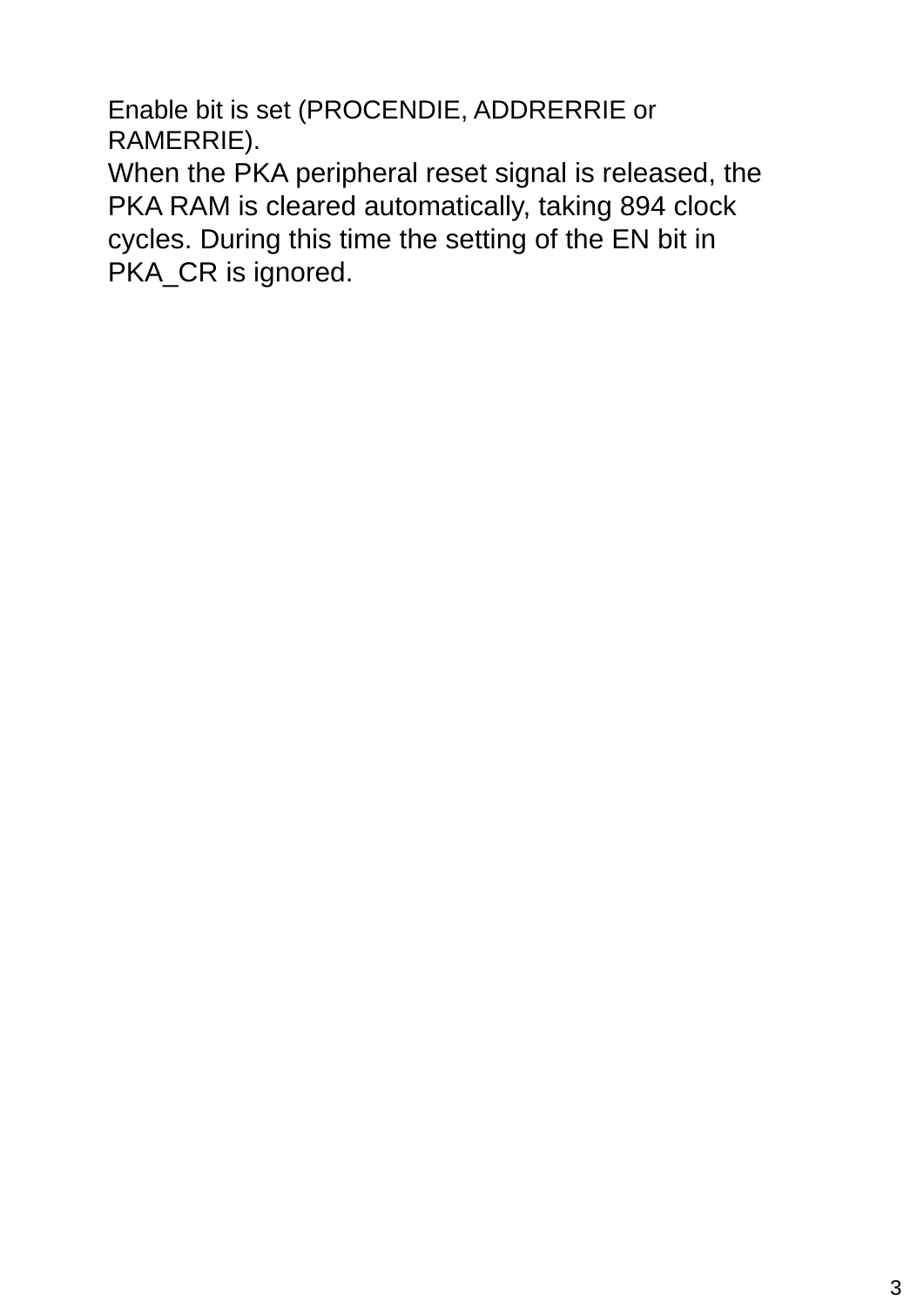

Public key cryptography introduces a very elegant solution for the problem of exchanging messages in a confidential way over an unsecure network like the Internet. Each person exchanging messages possesses a private key used to decrypt messages sent to him/her encrypted using his/her public key.

For this technology to work, a trusted central repository of the people's public key is recommended.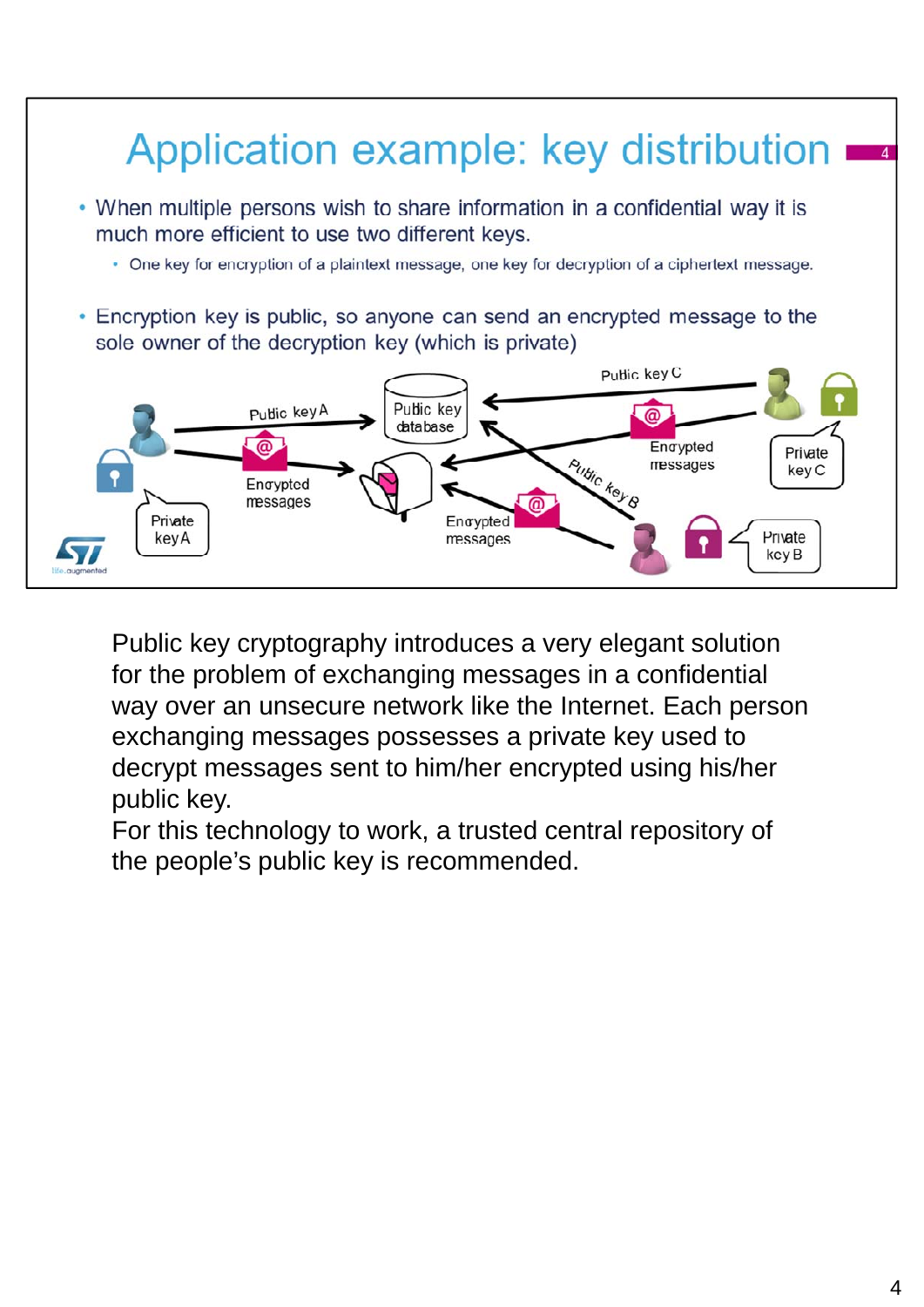

A digital signature is a powerful technology to ensure the integrity, authentication and non-repudiation of digital assets such as financial transaction tokens.

Person "A" can prepare a signed message by first performing a secure hashing function on it, then encrypting the resulting digest using his private key. The resulting signature is sent alongside with the message to Person "B". Person "B" can verify A's signed message by performing the same hashing function on it, and then use the result when performing the signature verification function using A's public key. The result of the verification function will determine if the message is genuine or not.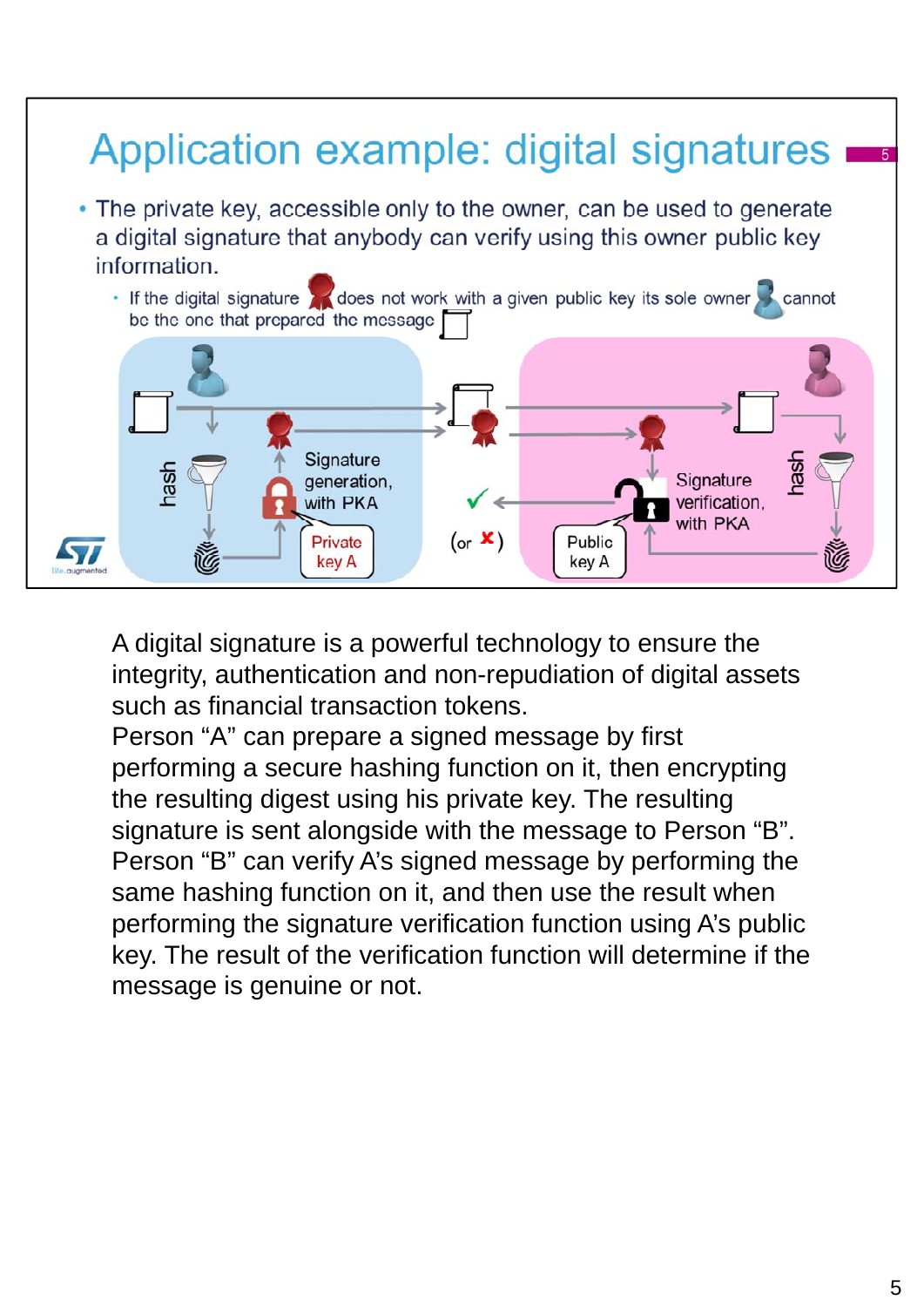# PKA Features (1/2)

- Acceleration of asymmetric cryptography (FIPS 186-4, RSA PKCS#1, ANSI X9.62, Brainpool...)
	- Modular exponentiation and its faster CRT version (Chinese Remainder Theorem)
	- ECC scalar multiplication
	- . Point on curve check, critical to verify the received public key (from the other peer)
	- · ECDSA signature generation and verification
- Arithmetic and modular operations like addition, subtraction, multiplication, comparison, reduction...



Here is a list of operations the PKA can perform.

Acceleration of asymmetric cryptography:

- Modular exponentiation and RSA Chinese Remainder Theorem (CRT) exponentiation
- ECC scalar multiplication and point on curve check
- ECDSA signature generation and verification Arithmetic and modular operations:
- Arithmetic addition, subtraction, multiplication, and comparison
- Modular addition, subtraction, and reduction & inversion
- Montgomery multiplication

Thanks to these operations, the PKA supports many standard Pubic Key algorithms: Modular Exponentiation, CRT exponentiation, RSA cryptography, Elliptic Curve Cryptography (ECC), Digital Signature Algorithm (DSA), and Elliptic Curve DSA (ECDSA).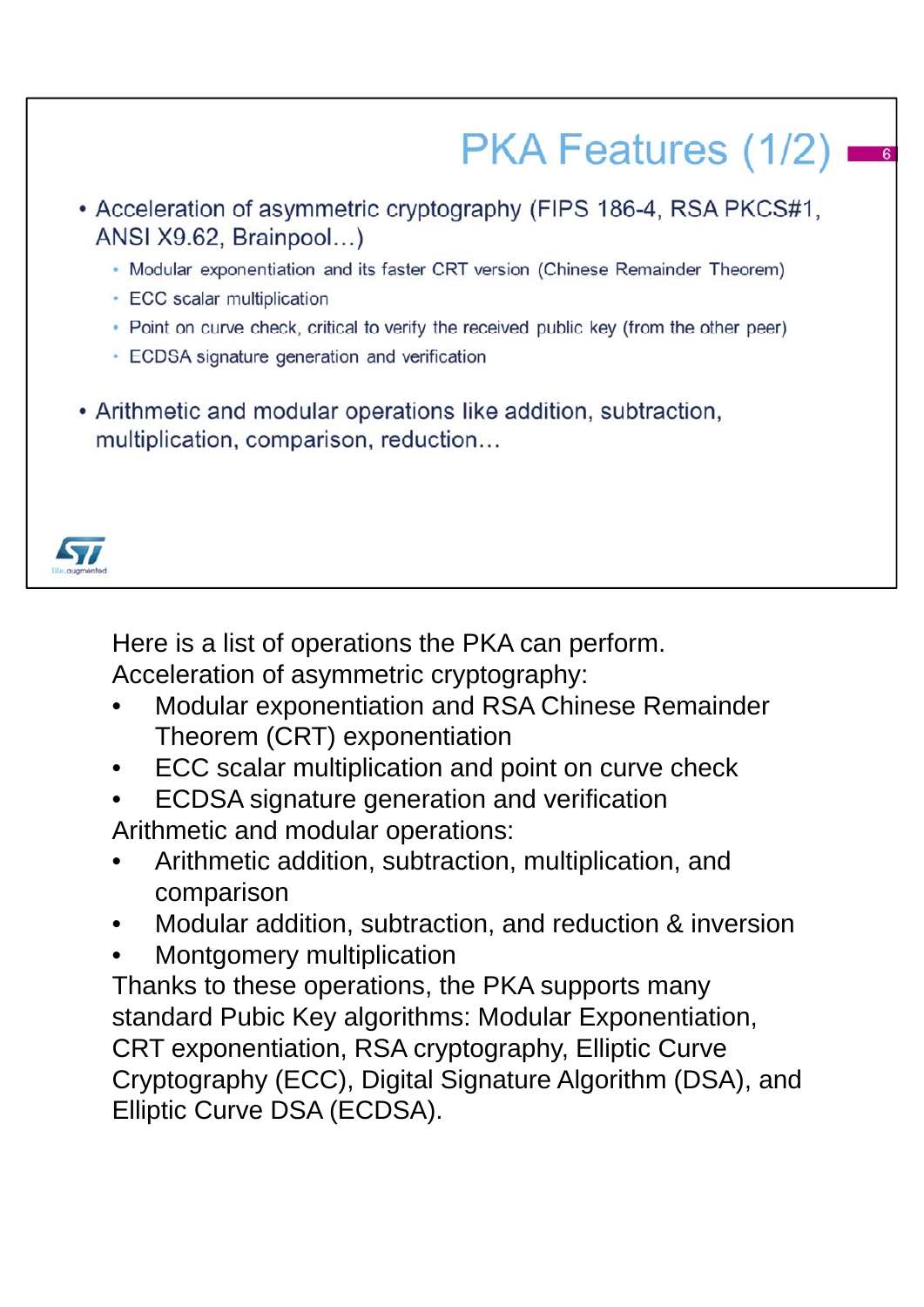

Public Key Accelerator (PKA) is used to accelerate Rivest, Shamir and Adleman (RSA); Diffie-Hellman (DH); as well as Elliptic Curve Cryptography (ECC) over prime field operations. Supported operand sizes are up to 3136 bits for RSA and DH, and up to 640 bits for ECC. The PKA is an ARM Advanced Microcontroller Bus Architecture (AMBA) AHB slave peripheral, accessible through 32-bit word single accesses only (otherwise, for writes, an AHB bus error is generated, and write accesses are ignored).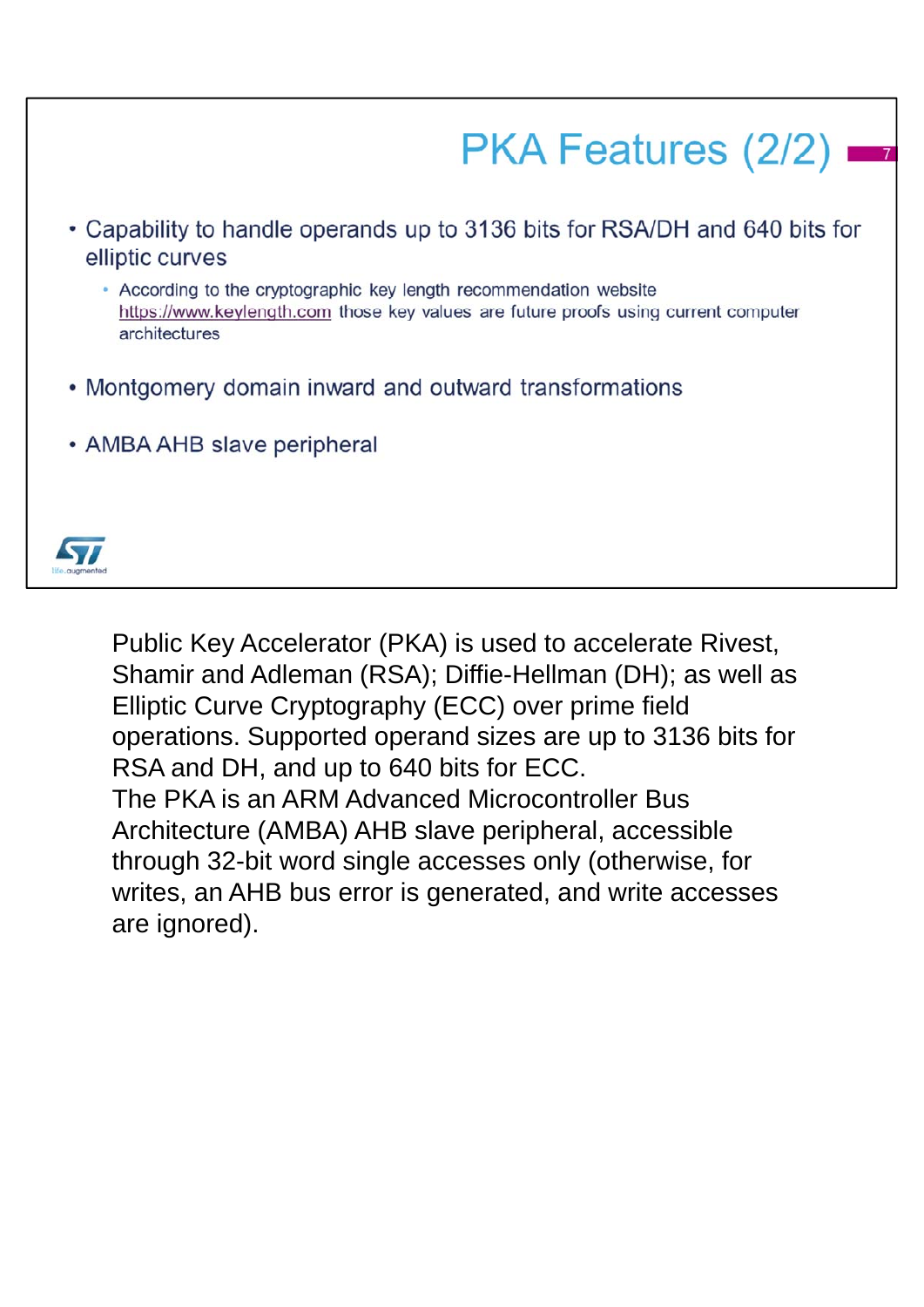## **PKA processing time**

• Modular exponentiation operation (in millisecond)

| <b>Exponent</b>  | Operand length (in bits)      |                                |                   |  |  |
|------------------|-------------------------------|--------------------------------|-------------------|--|--|
| length (in bits) | 1024                          | 2048                           | 3072              |  |  |
| $2^{16}+1$       | 4 or 2.5 (fast)               | 11 or 9.5 (fast)               | 24 or 21 (fast)   |  |  |
| 1024             | 106 or 103 (fast) or 32 (CRT) | $-$                            | -                 |  |  |
| 2048             |                               | 762 or 750 (fast) or 213 (CRT) | -                 |  |  |
| 3072             |                               | -                              | 2500 or 667 (CRT) |  |  |

#### • Other operations (in millisecond)

Note1: fast mode requires one Montgomery parameter computation<br>Note2: CRT is Chinese Remainder Theorem optimization

|                         |                                  | Modulus length (in bits) |     |     |     |
|-------------------------|----------------------------------|--------------------------|-----|-----|-----|
|                         |                                  | 256                      | 384 | 512 | 521 |
|                         | <b>ECC scalar multiplication</b> | 44                       | 124 | 262 | 301 |
| $\overline{\textbf{y}}$ | <b>ECDSA signature</b>           | 48                       | 133 | 278 | 323 |
| augmented               | <b>ECDSA</b> verification        | 95                       | 265 | 558 | 651 |

Here are the modular exponentiation processing times using different exponent and operand sizes.

Figures with the (fast) indication requires the application to perform a Montgomery parameter computation, as this information is needed to run the fast operation. The Montgomery parameter can be reused for several computations in a row, making the overall operations more efficient if repeated many times.

Montgomery multiplication overhead: 1024-bit (+1ms), 2048 bit (+4ms), 3072-bit (+10ms).

Figures are computed for a PKA clock of 110 MHz.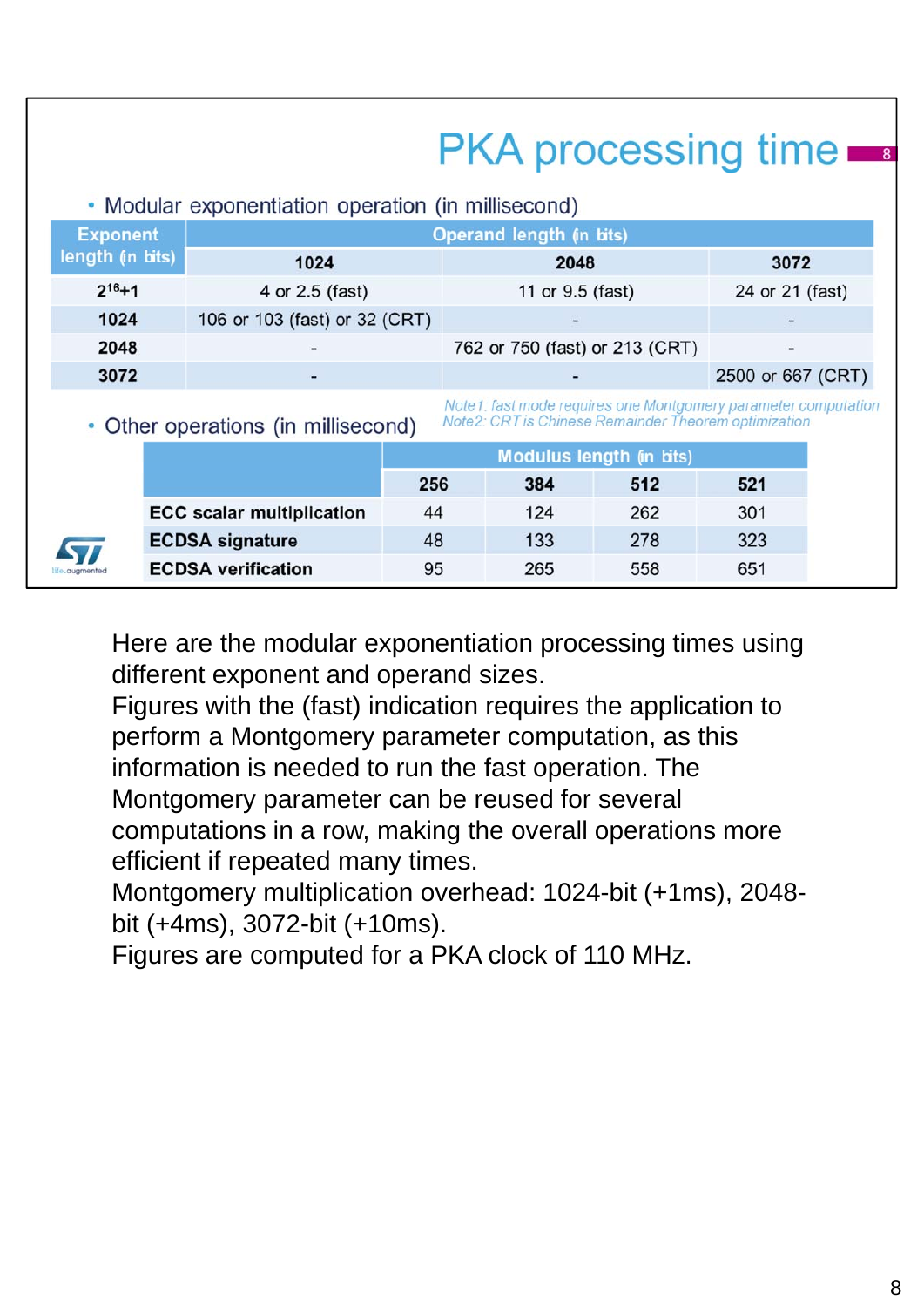### Interrupts and DMA

| Interrupt event                     | <b>Description</b>                                                      |
|-------------------------------------|-------------------------------------------------------------------------|
| PKA end of operation                | Set when the computation is completed.                                  |
| <b>PKA RAM</b> access error         | Set when PKA RAM access is detected while PKA operation is in progress. |
| Access to urmapped<br>address error | Set when PKA RAM access is detected out of range (unmapped address)     |

• DMA usage is not supported with the PKA



Here is a summary of the PKA events able to trigger an interrupt in the nested vectored interrupt controller: PKA computation completed, PKA RAM access error, and access to unmapped address error.

The Direct Memory Access (DMA) controller cannot be used with the PKA.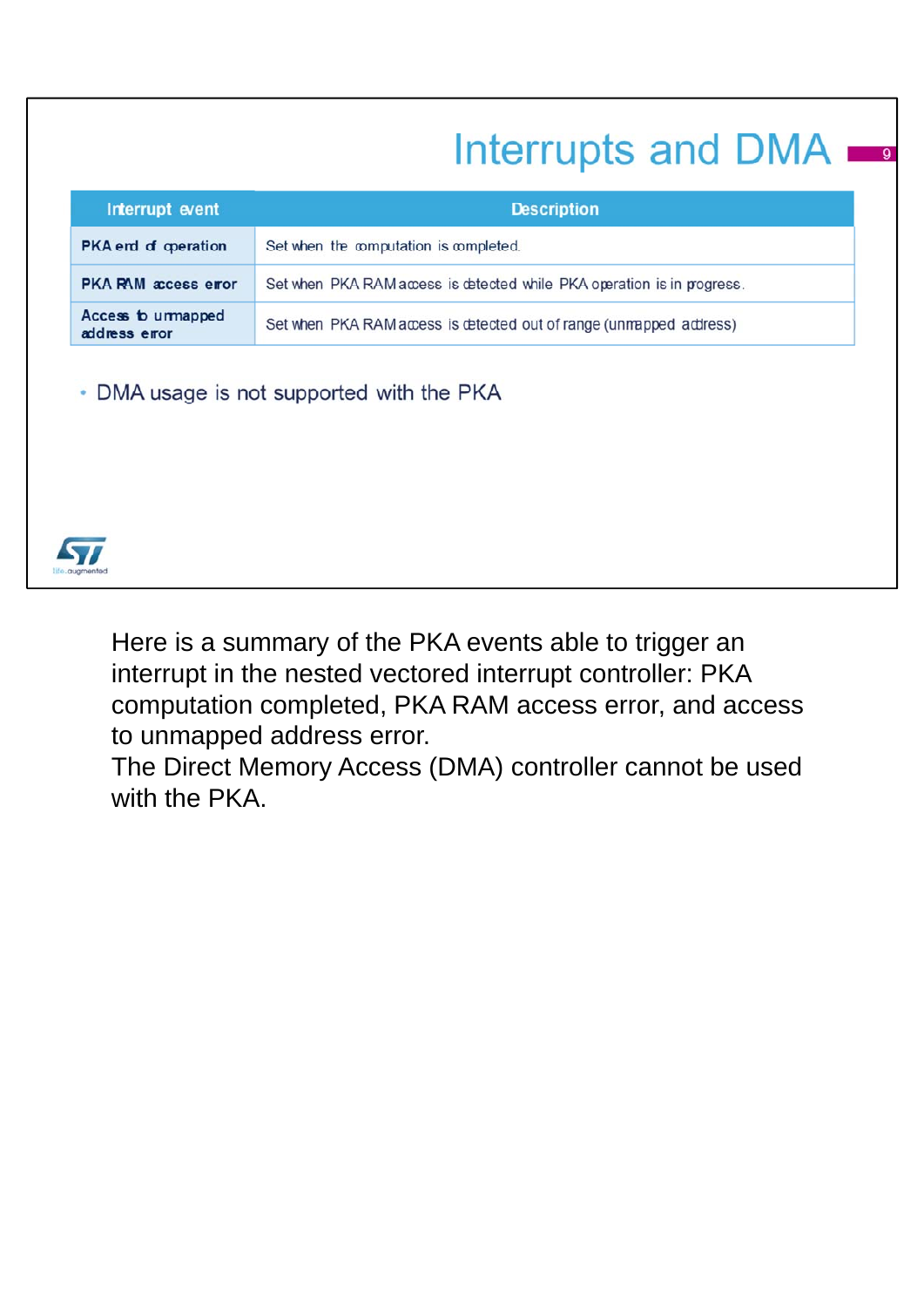### Low-power modes

| <b>Mode</b>          | <b>Description</b>                            |  |
|----------------------|-----------------------------------------------|--|
| Run                  | Adive                                         |  |
| Lav power run        |                                               |  |
| <b>Sleep</b>         | Disable by default, can be enabled by sofware |  |
| Low power sleep      |                                               |  |
| Stop 0/Stop 1/Stop 2 | <b>Disabed</b>                                |  |
| <b>Standby</b>       | Powered-down                                  |  |
| Shutdown             |                                               |  |

Here is an overview of the status of the PKA peripheral in each of the low-power modes.

PKA operations are not possible when the device is in Stop mode.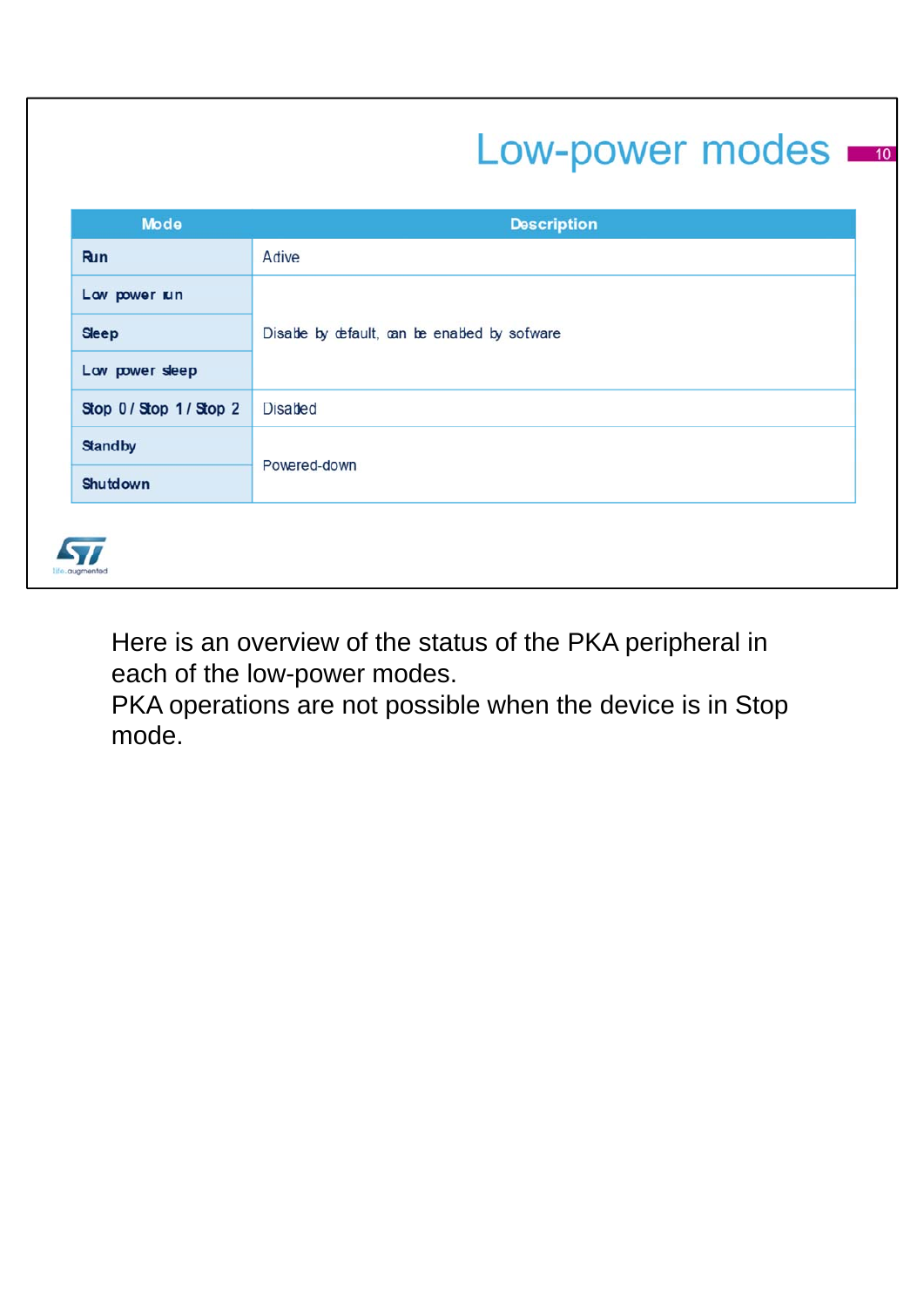

This is a list of peripherals related to the PKA. Please refer to these peripheral trainings for more information if needed.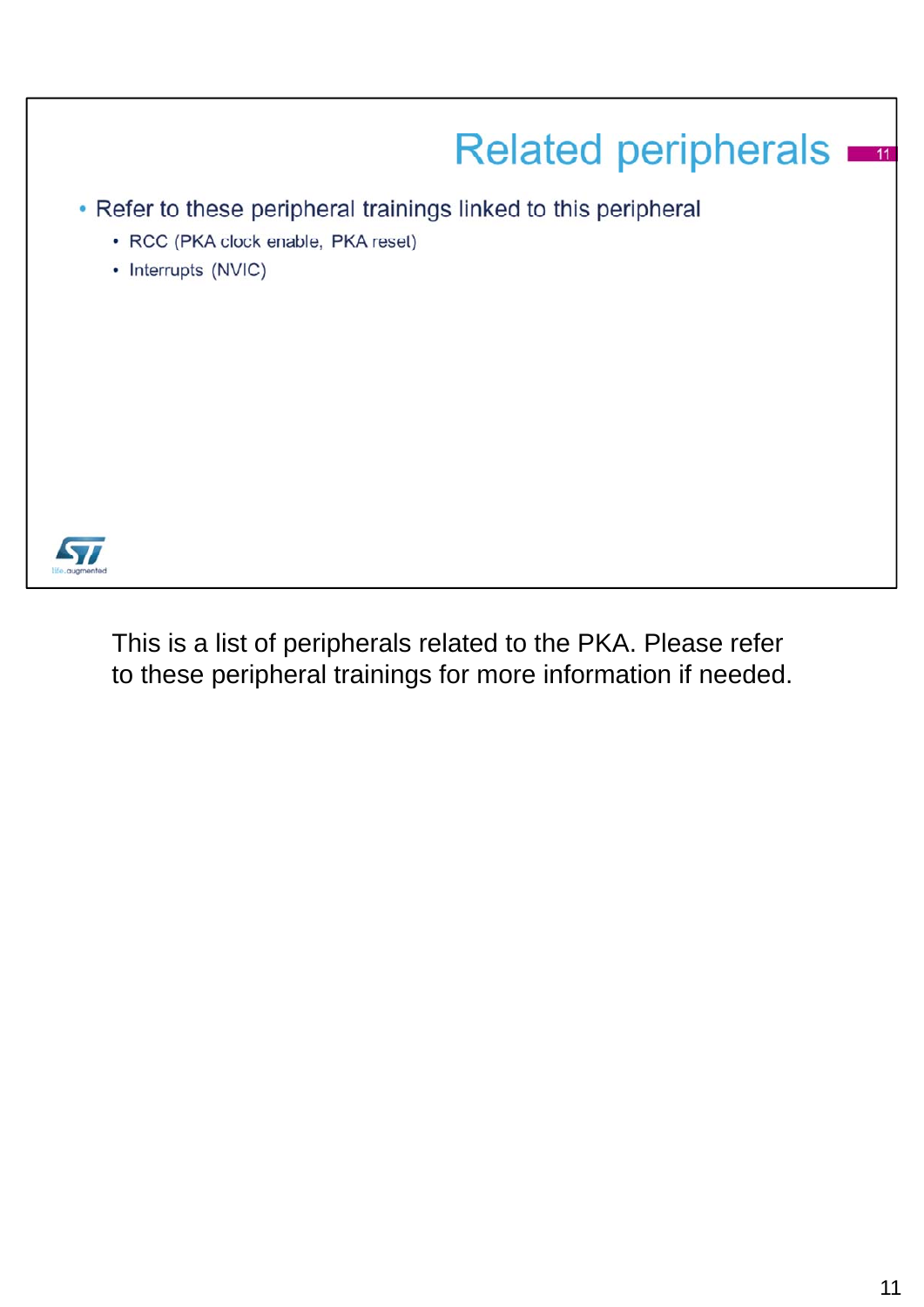### References  $(1)$   $\equiv$

#### For more details and additional information, refer to the following

- · RSA
	- PKCS#1: RSA Cryptography Standard (v1.5, 2.1 and 2.2) [RSA Labs]
- DH
	- ANSI X9.42: Implementation of Diffie-Hellman [ANSI]
	- PKCS#3: Diffie-Hellman Key Agreement Standard [RSA Labs]
- Elliptic curves
	- ANSI X9.63: Key Agreement and Key **Transport Using Elliptic Curve** Cryptography [ANSI]
- 57
- IEEE 1363: Standard Specifications For Public Key Cryptography [ANSI]
- Elliptic curves (cont.)
	- ANSI X9.62 : The Elliptic Curve Digital Signature Algorithm [ANSI]
	- FIPS 186-4: Digital Signature Standard (DSS) [NIST]
	- SP 800-56A and SP 800-56B [NIST]
	- Curve25519: Key establishment based on ECC [Daniel J. Bernstein]

If these links and the reference manual are not enough, please refer to the PKA driver in the STM32CubeMX repository described in the next slide.